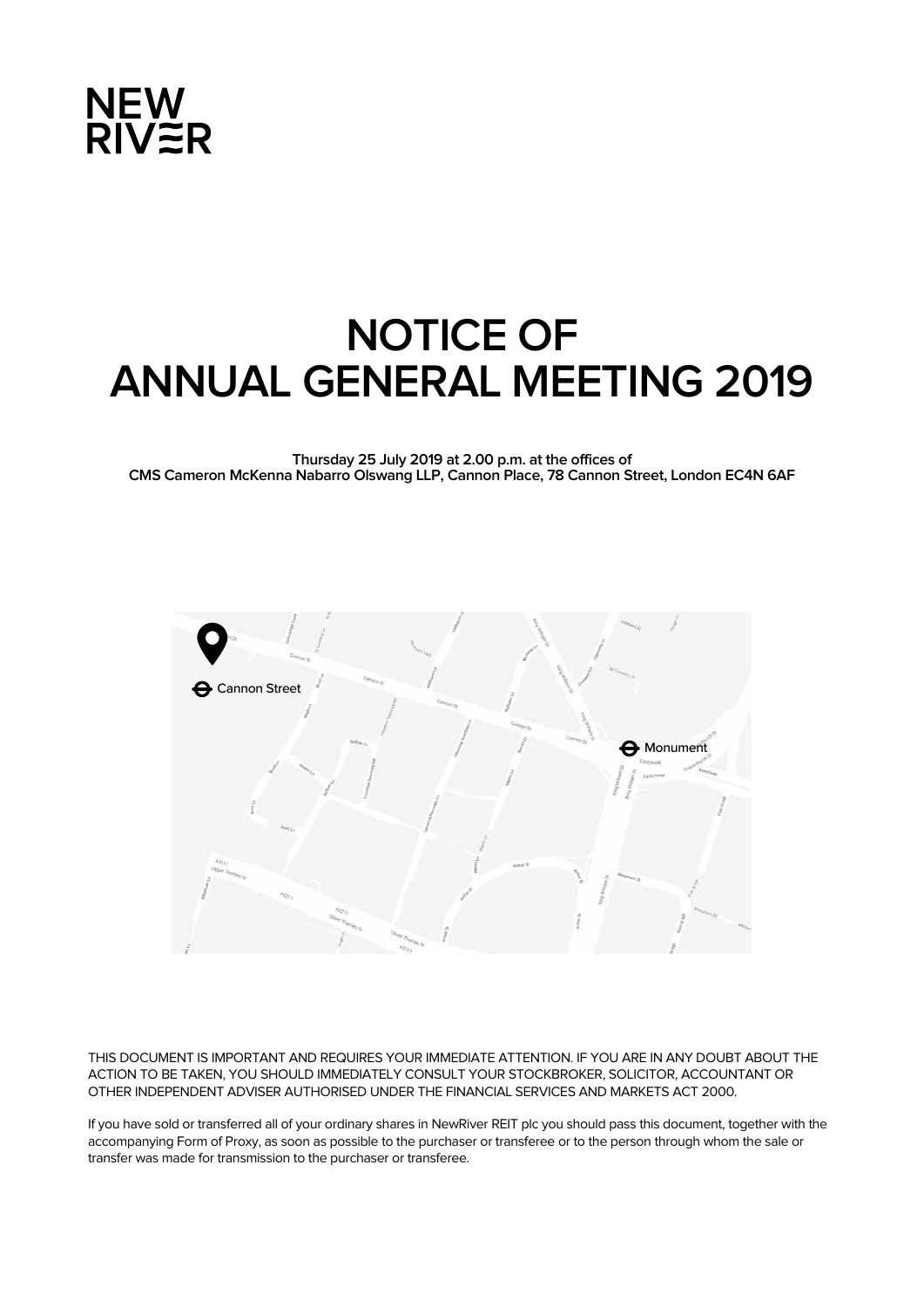# NEW<br>RIV≊R

# **NEWRIVER REIT PLC**

(a company incorporated in England & Wales with registered number 10221027)

Directors: Margaret Ford (Chairman) Kay Chaldecott Colin Rutherford Mark Davies David Lockhart Allan Lockhart Alastair Miller

> Registered office: 16 New Burlington Place London W1S 2HX

> > 11 June 2019

## **Dear Shareholder,**

# **NOTICE OF ANNUAL GENERAL MEETING**

This document contains the notice of the Annual General Meeting ("AGM" or "Annual General Meeting") of NewRiver REIT plc (the "Company") and the resolutions to be proposed at the AGM (the "Resolutions"), which is to be held at the offices of CMS Cameron McKenna Nabarro Olswang LLP, Cannon Place, 78 Cannon Street, London EC4N 6AF on 25 July 2019 at 2.00 pm. The Board will be available after the meeting to meet shareholders and answer questions. Enclosed with this document is a Form of Proxy for use in connection with the AGM.

## **Business at the Annual General Meeting**

Details of the items of business to be proposed at the Annual General Meeting are set out below.

## **Ordinary business**

# Resolution 1 – The Directors' Report, Auditor's Report and Financial Statements

Resolution 1 relates to the Directors' Report and the Auditor's Report and the Financial Statements for the year ended 31 March 2019.

The Company is required to put an ordinary resolution to shareholders to consider and adopt the Report of the Directors, the Auditor's Report and the Financial Statements.

## Resolution 2 – Annual Remuneration Report

Resolution 2 is an ordinary resolution to approve the Annual Remuneration Report contained within the Company's 2019 Annual Report, which states how the Company has remunerated its directors. Section 439 of the Companies Act 2006 requires UKincorporated listed companies to put their Annual Remuneration Report to an advisory vote. As the vote is advisory, it does not affect the actual remuneration paid to any individual Director. The Annual Remuneration Report is set out in full on pages 87 to 104 of the 2019 Annual Report.

The Directors' Remuneration Policy was approved by the Company's shareholders at the Annual General Meeting held in 2017 and there is therefore no requirement for this to be tabled for approval at this year's meeting.

# Resolution 3- Election of Colin Rutherford as Director

Resolution 3 deals with the election of Colin Rutherford who offers himself for election as the Director of the Company in line with the requirements of the UK Corporate Governance Code. Colin Rutherford was appointed on 5 February 2019 as a Non-Executive Director.

## Resolutions 4 to 9 – Reappointment of Directors

Resolutions 4 to 9 deals with the re-election of the Directors. All Directors of the Company are putting themselves forward for re-election, in line with the requirements of the UK Corporate Governance Code. The Board considers that each Director continues to make a valuable contribution to the Board's deliberations and continues to demonstrate the requisite level of commitment. Biographies of each Director can be found on pages 74 to 75 of the 2019 Annual Report.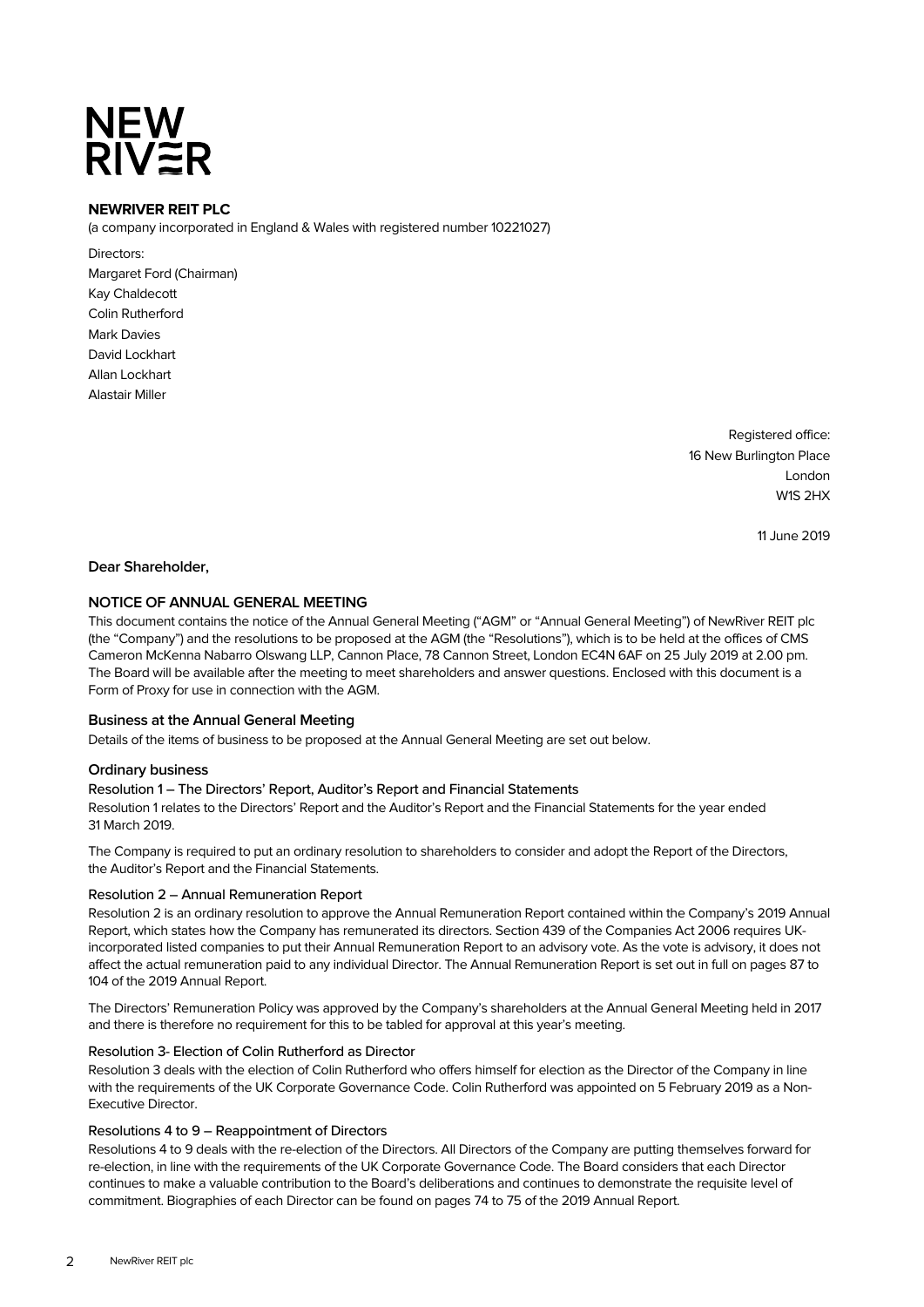# Resolutions 10 & 11 – Appointment and Remuneration of Auditors

PricewaterhouseCoopers LLP ('PwC') has expressed its willingness to act as the Auditor of the Company. Resolution 10 proposes PwC's appointment and Resolution 11 authorises the Audit Committee to determine the corresponding remuneration.

#### Resolution 12- Authorisation to pay interim dividends

The Resolution is to authorise the Directors to declare and pay all dividends of the Company as interim dividends and for the last dividend referable to a financial year not to be categorised as a final dividend that would ordinarily be subject to Shareholder approval.

The Company currently pays four dividends per annum and to date these have been declared as "interim" dividends. The alternative to this would be to declare three interim dividends with the final dividend being proposed as a "final" dividend.

A final dividend, however, would require Shareholder approval which would delay the payment. To avoid this potential delay, the Company will propose a dividend policy, annually, that enables the Company to pay all of its dividends as "interim" dividends and for the last dividend not to be categorised as a "final" dividend that would ordinarily be subject to Shareholder approval.

#### **Special business**

#### Resolution 13 – Authority to Allot Shares

This Resolution will be proposed as an ordinary resolution and it empowers the Directors for the purposes of section 551 of the Companies Act 2006 to allot new shares and grant rights to subscribe for, or convert other securities into, shares of the Company up to £1,018,548 in nominal amount, being one-third of the total issued share capital of the Company (excluding any shares held in treasury), as at 10 June 2019, (being the latest practicable date prior to the publication of this notice). If the resolution is passed, the authority will expire on 5 October 2020 or at the end of the Company's Annual General Meeting in 2020, whichever is the earlier.

Under current UK institutional shareholder guidance, a UK listed company may seek authority to issue further shares up to an aggregate of two-thirds of its current issued share capital for a fully pre-emptive rights issue. While the Company has no present intention to issue further ordinary shares other than in connection with the Company's scrip dividend scheme, the share option schemes operated by the Company and upon exercise of its warrants, the Directors believe that it should have the flexibility to issue the additional shares should the right circumstances present themselves to warrant such an issue.

#### Resolution 14 – Disapplication of statutory pre-emption rights

Resolution 14 will empower the Directors to allot shares of the Company and/or to sell shares held by the Company as treasury shares for cash as if section 561 of the Companies Act 2006 did not apply to any such allotment or sale:

- a) in connection with a rights issue or other pre-emptive offer to existing shareholders;
- b) otherwise than in connection with a rights issue or other fully pre-emptive offer to existing shareholders, up to a maximum nominal value of £152,782 representing 5% of the total issued share capital of the Company (excluding any shares held in treasury), as at 10 June 2019 (being the latest practicable date prior to the publication of this notice).

If the resolution is passed, the authority will expire on 5 October 2020 or at the end of the Company's Annual General Meeting in 2020, whichever is the earlier.

The Company intends to adhere to the provisions in the Pre-Emption Group's Statement of Principles and not to allot shares for cash on a non pre-emptive basis pursuant to the authority in Resolution 13:

- a) in excess of an amount equal to 5% of the total issued ordinary share capital of the Company (excluding any shares held in treasury); or
- b) in excess of an amount equal to 7.5% of the total issued share capital of the Company (excluding any shares held in treasury) within a rolling three-year period, without prior consultation with shareholders.

# Resolution 15 – Disapplication of statutory pre-emption rights

Resolution 15 will empower the Directors, in addition to the authority to be granted pursuant to Resolution 14, to allot shares of the Company and/or to sell shares held by the Company as treasury shares for cash as if section 561 of the Companies Act 2006 did not apply to any such allotment or sale and is:

- a) limited to the allotment of equity securities or sale of treasury shares up to a maximum nominal value of £152,782; and
- b) to be used only for the purposes of financing (or refinancing, if the authority is to be used within six months after the original transaction) a transaction which the Directors determine to be an acquisition or other capital investment of a kind contemplated by the Statement of Principles on Disapplying Pre-Emption Rights most recently published by the Pre-Emption Group prior to the date of this notice of meeting.

The Directors confirm that they will only allot shares pursuant to this authority where the allotment is in conjunction with an acquisition or specified capital investment (as defined in the Pre-Emption Group's Statement of Principles) which is announced contemporaneously with the allotment or sale, or which has taken place in the preceding six month period and is disclosed in the announcement of the allotment or sale.

If the resolution is passed, the authority will expire on 5 October 2020 or at the end of the Company's Annual General Meeting in 2020, whichever is the earlier.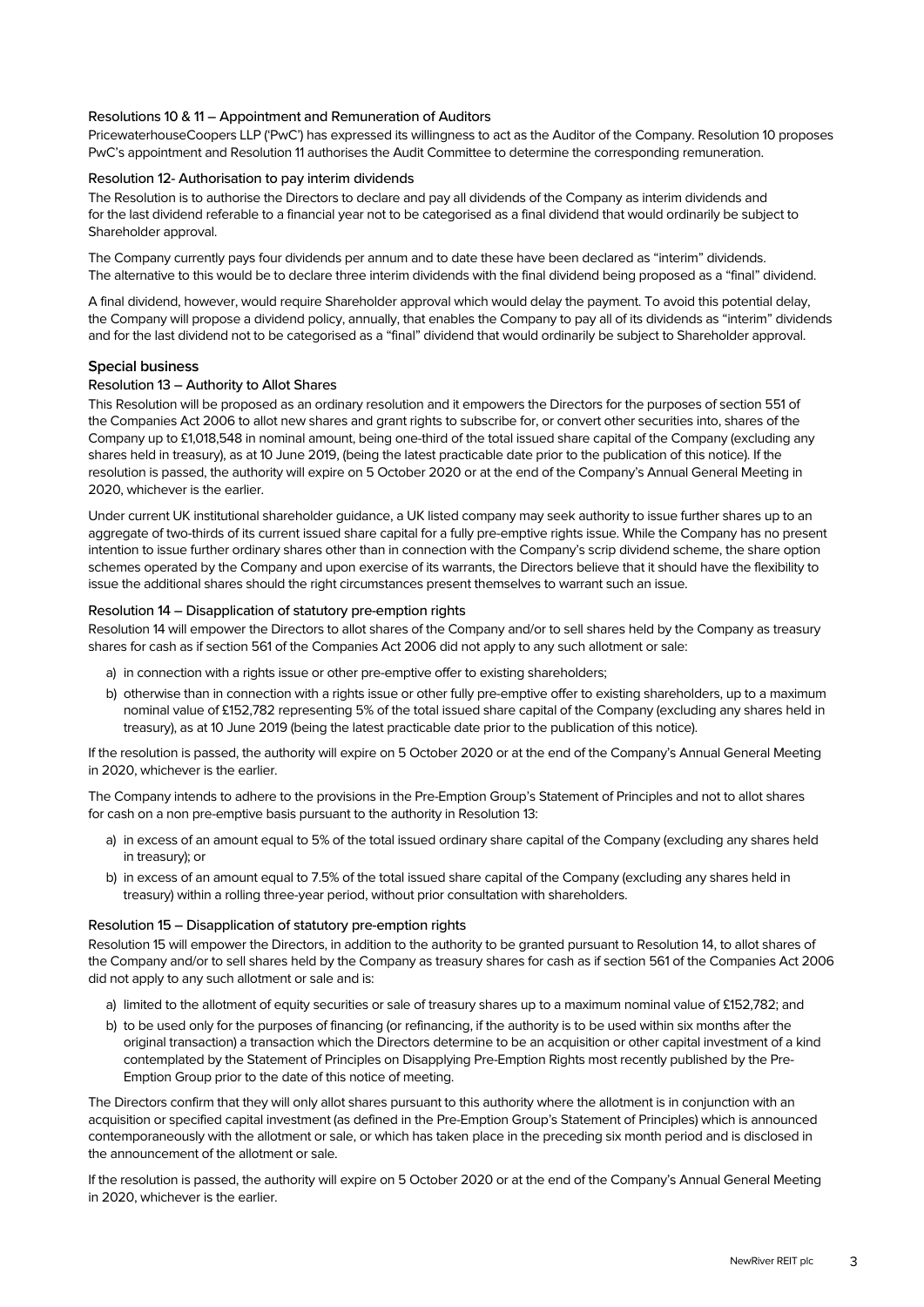In line with the Investment Association's Share Capital Management Guidelines this authority to disapply the statutory preemption rights in respect of a share issue or sale of treasury shares connected with an acquisition or capital investment is being presented as separate resolution from Resolution 14.

## Resolution 16 – To Authorise the Company to Repurchase its Own Shares

Under this Resolution, the Company will be given power to make purchases in the market of its own ordinary shares provided that (i) the maximum number of shares which may be purchased is 30,556,448 being approximately 10% of the Company's total issued share capital (excluding shares held in treasury) as at 10 June 2019, being the latest practicable date prior to this notice of meeting, (ii) the minimum price which may be paid for a share is one penny; and (iii) the maximum price which may be paid for a share is an amount equal to the higher of (a) 105% of the average of the mid-market quotations for a share for the five business days immediately preceding the date on which any share is purchased or (b) the higher of the price of the last independent trade and the highest current bid on the trading venue where the purchase is carried out. If the resolution is passed, the authority will expire on 5 October 2020 or at the end of the Company's Annual General Meeting in 2020, whichever is the earlier.

As at 10 June 2019 (being the latest practicable date prior to the publication of this Notice) there were options and deferred bonus shares outstanding in respect of 5,328,112 ordinary shares, in aggregate. In addition, there were warrants outstanding over 333,401 ordinary shares once converted.

If the outstanding options, deferred bonus shares and warrants were exercised and converted, they would represent 1.9% of the 305,564,478 ordinary shares of the Company in issue as at 25 July 2019, the date of the AGM. If the buyback authority was exercised in full, that percentage would be 2.1% of the reduced share capital of 275,008,030 ordinary shares of the Company.

The Directors consider it desirable and in the Company's interests for shareholders to grant to the Company authority to exercise this power, within the limits set out above, to enable the Company to purchase its own shares. This authority would only be exercised, if and when conditions are favourable, with a view to enhancing the net asset value per share of the Company.

Any shares purchased would be held as treasury shares which may, at the discretion of the Directors, be resold for cash, transferred in connection with an employee share scheme, or cancelled. No dividends will be paid on, and no voting rights will be exercised in respect of, treasury shares.

# Resolution 17 – Notice of general meeting

Under the Articles of Association of the Company, the Company may call a general meeting, which is not an Annual General Meeting, on 14 clear days' notice. Section 307A of the Companies Act 2006 in addition requires the Company to pass a special resolution on an annual basis in order to convene general meetings, other than the Company's Annual General Meeting, on 14 clear days' notice. The Directors believe that obtaining this authority is desirable and that it would give the Directors an additional degree of flexibility.

#### **Action to be taken**

You will find enclosed with this document a Form of Proxy for use at the Annual General Meeting. Whether or not you propose to attend the AGM in person, you are requested to complete and return the form in accordance with its instructions so that it arrives no later than 2.00p.m. on 23 July 2019. The completion and return of a Form of Proxy will not preclude you from attending the AGM and voting in person if you wish to do so.

Alternatively, you may submit your vote electronically via the Company's registrar's website, www.signalshares.com.

#### **Documents for inspection**

Copies of the Directors' service contracts and letters of appointment will be available for inspection during normal business hours on any weekday from the date of this notice until the conclusion of the AGM at the Company's registered office. These documents will also be available for inspection at the place of the AGM for at least 15 minutes prior to, and during, the AGM.

#### **Recommendation**

The Board considers that the Resolutions are in the best interests of shareholders as a whole and unanimously recommends that shareholders vote in favour of such Resolutions, as the Directors intend to do, or procure to be done, in respect of their own beneficial holdings.

Yours sincerely

Margaret Ford Chairman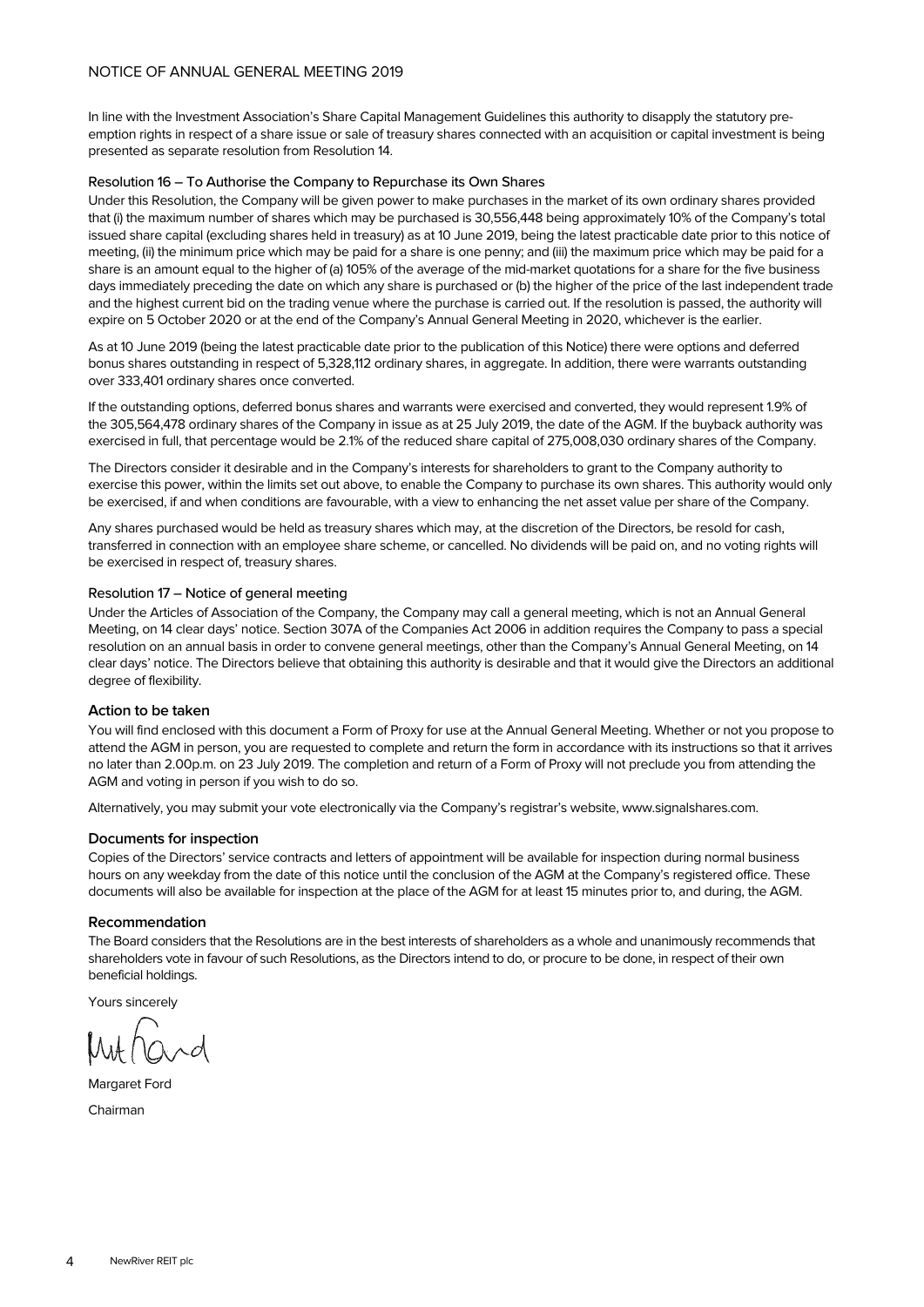## **NEWRIVER REIT PLC**

(a company incorporated in England & Wales with registered number 10221027)

NOTICE IS HEREBY GIVEN THAT the Annual General Meeting of NewRiver REIT plc (the "Company") will be held at the offices of CMS Cameron McKenna Nabarro Olswang LLP, Cannon Place, 78 Cannon Street, London EC4N 6AF on 25 July 2019 at 2.00pm.

# **Ordinary Business**

Each of resolutions 1 – 12 are to be passed as ordinary resolutions.

To consider and, if thought appropriate, pass the following resolutions:

- 1. That the Directors' Report, Auditor's Report and financial statements for the year ended 31 March 2019 be received and approved.
- 2. That the Directors' Remuneration Report contained within the Company's 2019 Annual Report on pages 87 to 104 be received and approved.
- 3. That Colin Rutherford be elected as a Director of the Company.
- 4. That Margaret Ford, being eligible and offering herself for re-election, be re-elected as a Director of the Company.
- 5. That David Lockhart, being eligible and offering himself for re-election, be re-elected as a Director of the Company.
- 6. That Allan Lockhart, being eligible and offering himself for re-election, be re-elected as a Director of the Company.
- 7. That Mark Davies, being eligible and offering himself for re-election, be re-elected as a Director of the Company.
- 8. That Kay Chaldecott, being eligible and offering herself for re-election, be re-elected as a Director of the Company.
- 9. That Alastair Miller, being eligible and offering himself for re-election, be re-elected as a Director of the Company.
- 10.That PricewaterhouseCoopers LLP of 1 Embankment Place, London WC2N 6RH be appointed as auditor of the Company.
- 11. That the Audit Committee be and is hereby authorised to fix the remuneration of the auditor.
- 12.That the Directors of the Company be authorised to declare and pay all dividends of the Company as interim dividends, and that the last dividend referable to a financial year not be categorised as a final dividend that would ordinarily be subject to shareholder approval.

## **Special Business**

To consider and, if thought appropriate, pass the following resolutions:

## As an ordinary resolution:

- 13. That the Directors be and are hereby generally and unconditionally authorised in accordance with section 551 of the Companies Act 2006 to exercise all the powers of the Company to allot shares in the Company and to grant rights to subscribe for, or to convert any security into, shares in the Company ("Rights"):
	- a) up to an aggregate nominal amount of £1,018,548; and
	- b) up to an additional aggregate nominal amount of £1,018,548 provided that (a) they are equity securities (within the meaning of section 560(1) of the Companies Act 2006) and (b) they are offered by way of a rights issue or other pre-emptive offering to holders of ordinary shares on the register of shareholders at such record date as the Directors' may determine where the equity securities respectively attributable to the interests of the ordinary shareholders are proportionate (as nearly as may be practicable) to the respective numbers of ordinary shares held or deemed to be held by them on any such record date and to other holders of equity securities entitled to participate therein (if any), subject to such exclusions or other arrangements as the Directors' may deem necessary or expedient to deal with treasury shares, fractional entitlements or legal or practical problems arising under the laws of any overseas territory or the requirements of any regulatory body or stock exchange or by virtue of shares being represented by depositary receipts or any other matter,

provided that this authority shall expire at the conclusion of the next Annual General Meeting of the Company, or, if earlier, at the close of business on 5 October 2020 save that the Company shall be entitled to make offers or agreements before the expiry of such authority which would or might require shares to be allotted or Rights to be granted after such expiry and the Directors shall be entitled to allot shares and grant Rights pursuant to any such offer or agreement as if this authority had not expired; and all unexercised authorities previously granted to the Directors to allot shares and grant Rights be and are hereby revoked.

# As a special resolution:

14. That, if Resolution 13 is passed and in addition to the powers contained therein, the Directors be and are hereby authorised pursuant to sections 570 and 573 of the Companies Act 2006 to allot equity securities (within the meaning of section 560 of that Act) for cash and/or to sell ordinary shares held by the Company as treasury shares pursuant to the authority conferred by Resolution 13 as if section 561(1) of that Act did not apply to any such allotment or sale, such authority to be limited: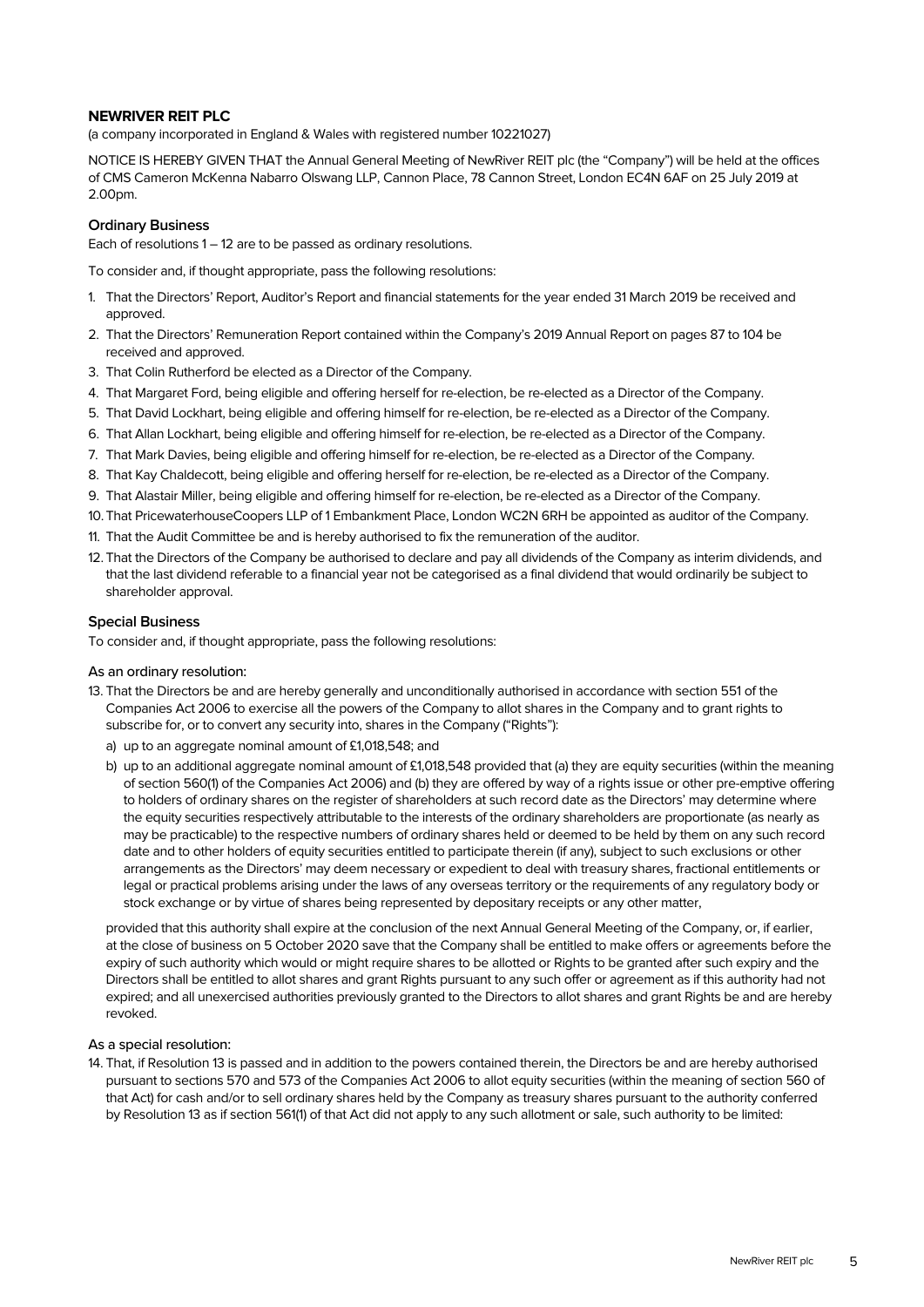# NOTICE OF ANNUAL GENERAL MEETING 2019

- a) to allotments of equity securities, or sales of treasury shares, in connection with a rights issue, open offer, or other preemptive offer to existing ordinary shareholders (other than shareholders holding treasury shares) in proportion (as nearly as may be practicable) to their respective holdings and holders (excluding any holding of shares as treasury shares) of any other class of equity securities in existence with the right to participate in allotments of such class of equity securities, subject to such exclusions or other arrangements as the Directors' may deem necessary or expedient to deal with treasury shares, fractional entitlements or legal or practical problems arising under the laws of any overseas territory or the requirements of any regulatory body or stock exchange or by virtue of shares being represented by depositary receipts or any other matter; and
- b) to the allotment of equity securities or the sale of treasury shares (otherwise than under paragraph (a)), up to a maximum nominal amount of £152,782.

such authority to expire at the of the next Annual General Meeting of the Company (or, if earlier, at the close of business on 5 October 2020) but, in each case, prior to its expiry the Company may make offers, and enter into agreements, which would, or might, require equity securities to be allotted (and treasury shares to be sold) after the authority expires and the Directors may allot equity securities (and sell treasury shares) under any such offer or agreement as if the authority had not expired.

#### As a special resolution:

- 15.That, if Resolution 13 is passed and in addition to the powers contained therein and in Resolution 14, the Directors be and are hereby authorised pursuant to sections 570 and 573 of the Companies Act 2006 to allot equity securities (within the meaning of section 560 of that Act) and/or to sell ordinary shares held by the Company as treasury shares for cash under the authority given by Resolution 13 as if section 561(1) of that Act did not apply to any such allotment or sale, such authority to be:
	- a) limited to the allotment of equity securities or sale of treasury shares up to a maximum nominal amount of £152,782; and
	- b) used only for the purposes of financing (or refinancing, if the authority is to be used within six months after the original transaction) a transaction which the board of the Company determines to be an acquisition or other capital investment of a kind contemplated by the Statement of Principles on Disapplying Pre-Emption Rights most recently published by the Pre-Emption Group prior to the date of this notice,

such authority to expire at the of the next Annual General Meeting of the Company (or, if earlier, at the close of business on 5 October 2020) but, in each case, prior to its expiry the Company may make offers, and enter into agreements, which would, or might, require equity securities to be allotted (and treasury shares to be sold) after the authority expires and the Directors may allot equity securities (and sell treasury shares) under any such offer or agreement as if the authority had not expired.

#### As a special resolution:

- 16.That the Company be and is hereby unconditionally and generally authorised for the purpose of section 701 of the Companies Act 2006 to make market purchases (as defined in section 693 of that Act) of ordinary shares of one pence each in the capital of the Company provided that:
	- a) the maximum number of shares which may be purchased is 30,556,448;
	- b) the minimum price which may be paid for each share is one penny, being the nominal value of an ordinary share;
	- c) the maximum price which may be paid for a share is an amount equal to the higher of (1) 105 per cent of the average of the closing price of the Company's ordinary shares as derived from the London Stock Exchange Daily Official List for the five business days immediately preceding the day on which such share is contracted to be purchased or (2) the higher of the price of the last independent trade and the highest current bid on the trading venue where the purchase is carried out; and
	- d) this authority shall expire at the conclusion of the Annual General Meeting of the Company to be held in 2020 or, if earlier, on 5 October 2020 (except in relation to the purchase of shares the contract for which was concluded before the expiry of such authority and which might be executed wholly or partly after such expiry) unless such authority is renewed prior to such time.

## As a special resolution:

17. That a General Meeting other than an Annual General Meeting may be called on not less than 14 clear days' notice.

Dated: 11 June 2019 By order of the Board Rob Marcus Company Secretary NewRiver REIT plc, 16 New Burlington Place, London, W1S 2HX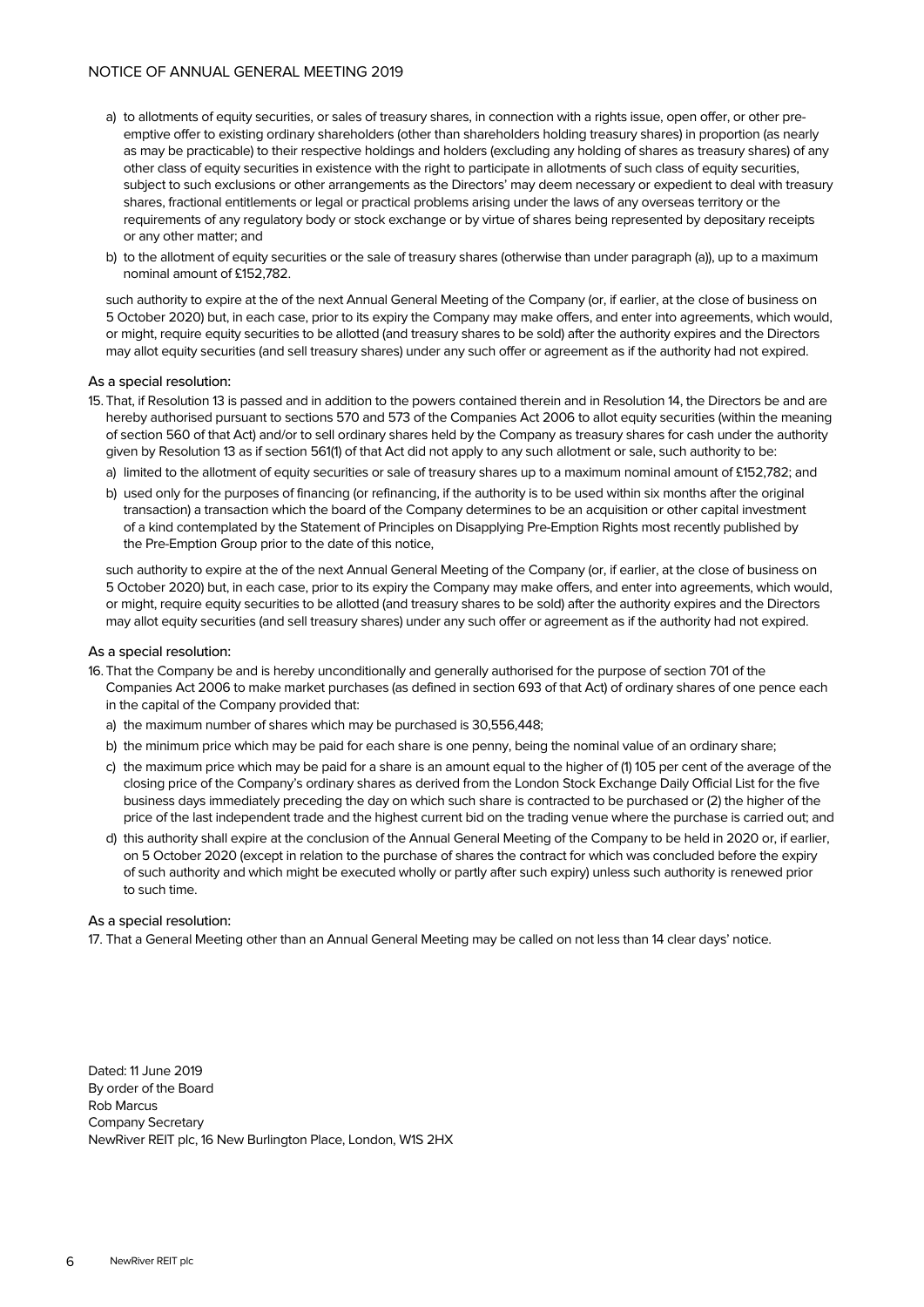#### **Notes:**

- 1. Shareholders entitled to attend and vote at the meeting may appoint one or more proxies (who need not be shareholders) to exercise all or any of their rights to attend, speak and vote on their behalf.
- 2. More than one proxy may be appointed provided that each proxy is appointed to exercise rights attached to different shares.
- 3. To have the right to attend and vote at the meeting you must hold ordinary shares in the Company and your name must be entered on the share register of the Company in accordance with note 7 below.
- 4. The right to appoint a proxy does not apply to persons whose shares are held on their behalf by another person and who have been nominated to receive communications from the Company in accordance with section 146 of the Companies Act 2006 ("nominated persons"). Nominated persons may have a right under an agreement with the shareholder who holds the shares on their behalf to be appointed (or to have someone else appointed) as a proxy. Alternatively, if nominated persons do not have such a right, or do not wish to exercise it, they may have a right under such an agreement to give instructions to the person holding the shares as to the exercise of voting rights.
- 5. To be valid, Forms of Proxy (and the power of attorney or other authority, if any, under which it is signed or a notarially certified copy thereof) must be received by the Company's registrar, Link Asset Services, PXS 1, 34 Beckenham Road, Beckenham BR3 4ZF as soon as possible and, in any event, so as to arrive no later than 2.00p.m. on 23 July 2019. A Form of Proxy is enclosed with this notice. Completion and return of a Form of Proxy will not preclude shareholders from attending and voting at the meeting should they wish to do so.
- 6. Alternatively, shareholders may submit their votes electronically via the Company's registrar's website, www.signalshares.com.
- 7. The right of a shareholder to vote at the meeting will be determined by reference to the share register. To be entitled to attend, vote and speak at the AGM, shareholders must be registered in the share register of the Company at close of business on Tuesday, 23 July 2019 (or, in the event of any adjournment, on the date which is two days before the time of the adjourned meeting), excluding any part of a day which is not a working day.
- 8. a) CREST members who wish to appoint a proxy or proxies by utilising the CREST electronic proxy appointment service may do so by utilising the procedures described in the CREST Manual on the Euroclear website (www.euroclear.com/CREST). CREST Personal Members or other CREST sponsored members, and those CREST members who have appointed a voting service provider(s), should refer to their CREST sponsor or voting service provider(s), who will be able to take the appropriate action on their behalf.
	- b) In order for a proxy appointment made by means of CREST to be valid, the appropriate CREST message (a 'CREST Proxy Instruction') must be properly authenticated in accordance with Euroclear UK & Ireland Limited specifications and must contain the information required for such instructions, as described in the CREST Manual. The message regardless of whether it constitutes the appointment of a proxy or an amendment to the instruction given to a previously appointed proxy must, in order to be valid, be transmitted so as to be received by the issuer's agent (ID: RA10) by the latest time(s) for receipt of proxy appointments specified in the notice of meeting. For this purpose, the time of receipt will be taken to be the time (as determined by the timestamp applied to the message by the CREST Applications Host) from which the issuer's agent is able to retrieve the message by enquiry to CREST in the manner prescribed by CREST. After this time any change of instructions to proxies appointed through CREST should be communicated to the appointee through other means.
	- c) The Company may treat as invalid a CREST Proxy Instruction in the circumstances set out in Regulation 35(5)(a) of the Uncertificated Securities Regulations 2001.
	- d) CREST members and, where applicable, their CREST sponsors or voting service providers should note that Euroclear UK & Ireland Limited does not make available special procedures in CREST for any particular messages. Normal system timings and limitations will therefore apply in relation to the input of CREST Proxy Instructions. It is the responsibility of the CREST member concerned to take (or, if the CREST member is a CREST personal member or sponsored member or has appointed a voting service provider(s), to procure that their CREST sponsor or voting service provider(s) take(s)) such action as shall be necessary to ensure that a message is transmitted by means of the CREST system by any particular time. In this connection, CREST members and, where applicable, their CREST sponsors or voting service providers are referred, in particular, to those sections of the CREST Manual concerning practical limitations of the CREST system and timings.
- 9. As at 10 June 2019, being the latest practicable date prior to the publication of this Notice, there were 308,549,128 ordinary shares of one penny in the capital of the Company in issue which each carried one vote and of which 2,984,650 were being held in treasury. The total number of voting rights in the Company at that date was therefore 305,564,478.